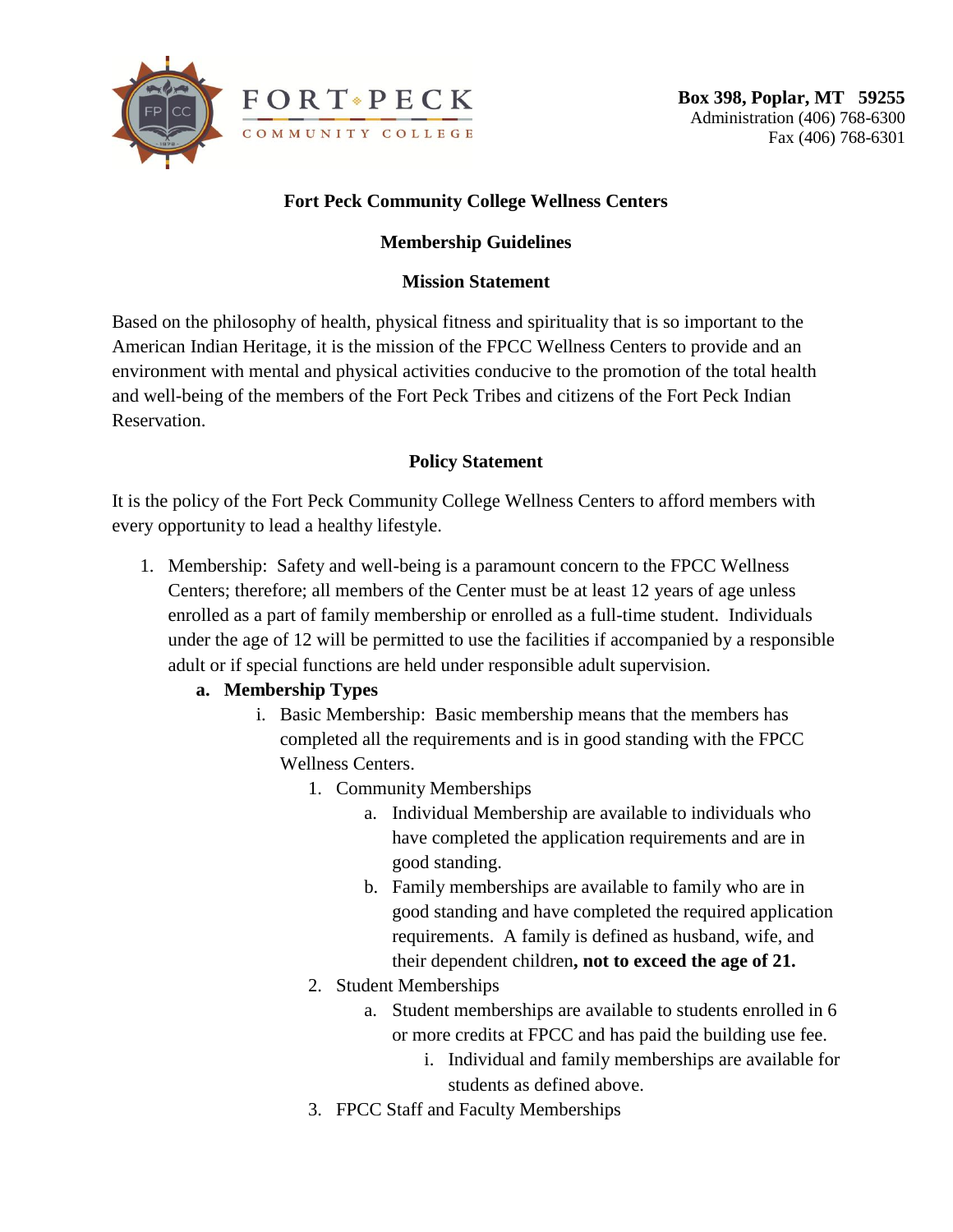

- a. Individual Membership are available to individuals who have completed the application requirements and are in good standing
- b. Family memberships are available to family who are in good standing and have completed the required application requirements. A family is defined as husband, wife, and their dependent children, if **covered by FPCC Health Insurance policy**
- 4. Organizational memberships are available to any recognized organization that wishes to provide health and fitness center services for their employees or members of their organization. The sponsoring organization is responsible for establishing their requirement for eligibility for participation in their own programs. All individual organizations members will agree to abide by all policies and procedures established by the FPCC Wellness Centers. Organizational memberships will be rated on the number of active members utilizing the FPCC Wellness Centers.
	- a. Regular and Family memberships are available and defined above, but the sponsoring organization must provide documentation of individuals eligible under their organization memberships.
- 5. Special/Other membership means memberships are available for agencies and individuals who do not meet the categories above. The provision is included to deal with the special circumstances and requires approval of the Assistant and Director of Fort Peck Community College Community Services.
- 2. **Membership Dues:** Memberships will be required for all individuals whom utilize the Wellness Centers in order to operate and maintain the programs and facilities. Dues will be reviewed periodically and usage fees will be determined by the Fort Peck Community College Board of Directors. Every effort will be made to accommodate the income of individuals. Memberships will billed on the first of each month and will expire each year on September 30. The renewal and expiration of wellness center memberships will coincide with the Fort Peck Community College fiscal year. If a membership is purchased into a fiscal year, the membership will be pro-rated, to reflect the expiration date of 09/30. Memberships are as follows:
	- **Membership Type Amount Amount Paid** FPCC Student-3 credits or more FPCC Student Family Included in Fees \$30.00 per semester
- a. Regular Fees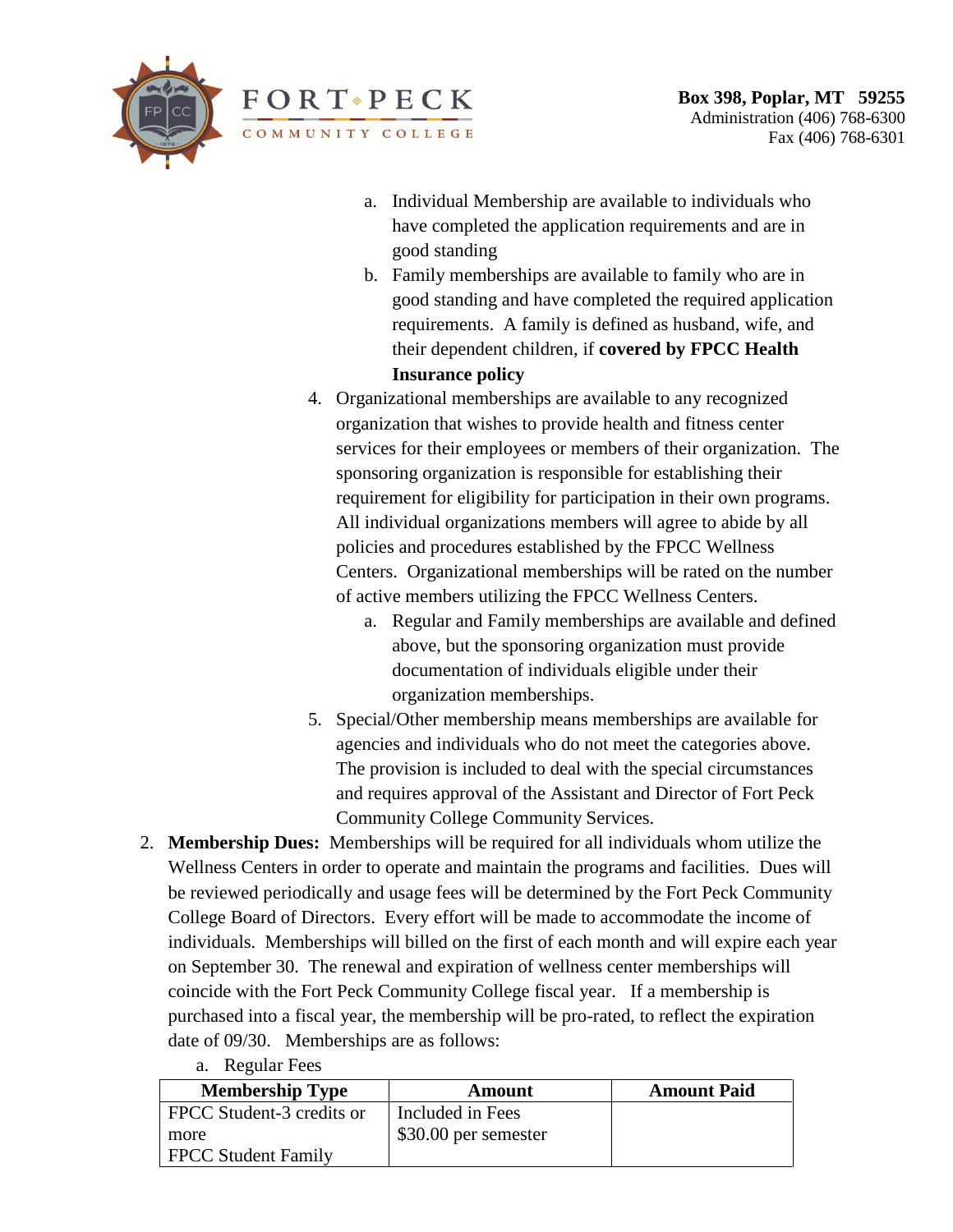

| Membership (Dependents)   |                           |  |
|---------------------------|---------------------------|--|
|                           |                           |  |
|                           | \$150.00                  |  |
| <b>FPCC Staff/Faculty</b> |                           |  |
| (Individual)              |                           |  |
| FPCC Family Membership:   | \$175.00                  |  |
| Family defined above      |                           |  |
| Community Individual      | \$250.00                  |  |
| <b>Community Family</b>   | \$300.00                  |  |
| Daily Rate                | $$2.00$ per day           |  |
| <b>Monthly Rate</b>       | \$25.00                   |  |
| Sauna                     | Included in Membership    |  |
| Sauna/Shower              | \$2.00 with no membership |  |
| Tanning (Poplar)          | Various Package Rates     |  |
| Diabetic                  | $$0.00$ upon Dr. Slip     |  |
| Fort Peck Assiniboine and | Free                      |  |
| <b>Sioux Elders</b>       |                           |  |
| Senior Citizens (62 and   | Free                      |  |
| older)                    |                           |  |

b. Organizational fees and other organizations will be determined by the Wellness Center Directors, assistant director and director of the Fort Peck Community College Community Services.

## **3. Rules and Regulations**

- a. **Conduct:** The conduct of members and guests will be appropriate for the surroundings, other members'' considerations and for their safety. All members, guests, and staff will be expected to treat equipment and other members with respect. Violations of this conduct or safety codes will result in immediate suspension of the individuals membership rights until the matter is reviewed by the Wellness Center directors, Assistant director and Community Services director. Fort Peck Community College Wellness Centers are used by the at large Fort Peck Indian Reservation Community and will be not responsible for accidents, losses, or injuries.
- b. **Payment:** Membership dues will be collected on a schedule that shall be determined by the Assistant director and Director of Community Services. Dues may be paid on a monthly basis, but requires a minimum payment of \$25.00 per month. If a member fails to pay consecutively, will be revoked and individuals will be required to start membership over.
	- i. Special Circumstances: Any event of series of events that may affect that standing of members may be appealed to the Community Services Assistant or Director by submitting a petition explaining the special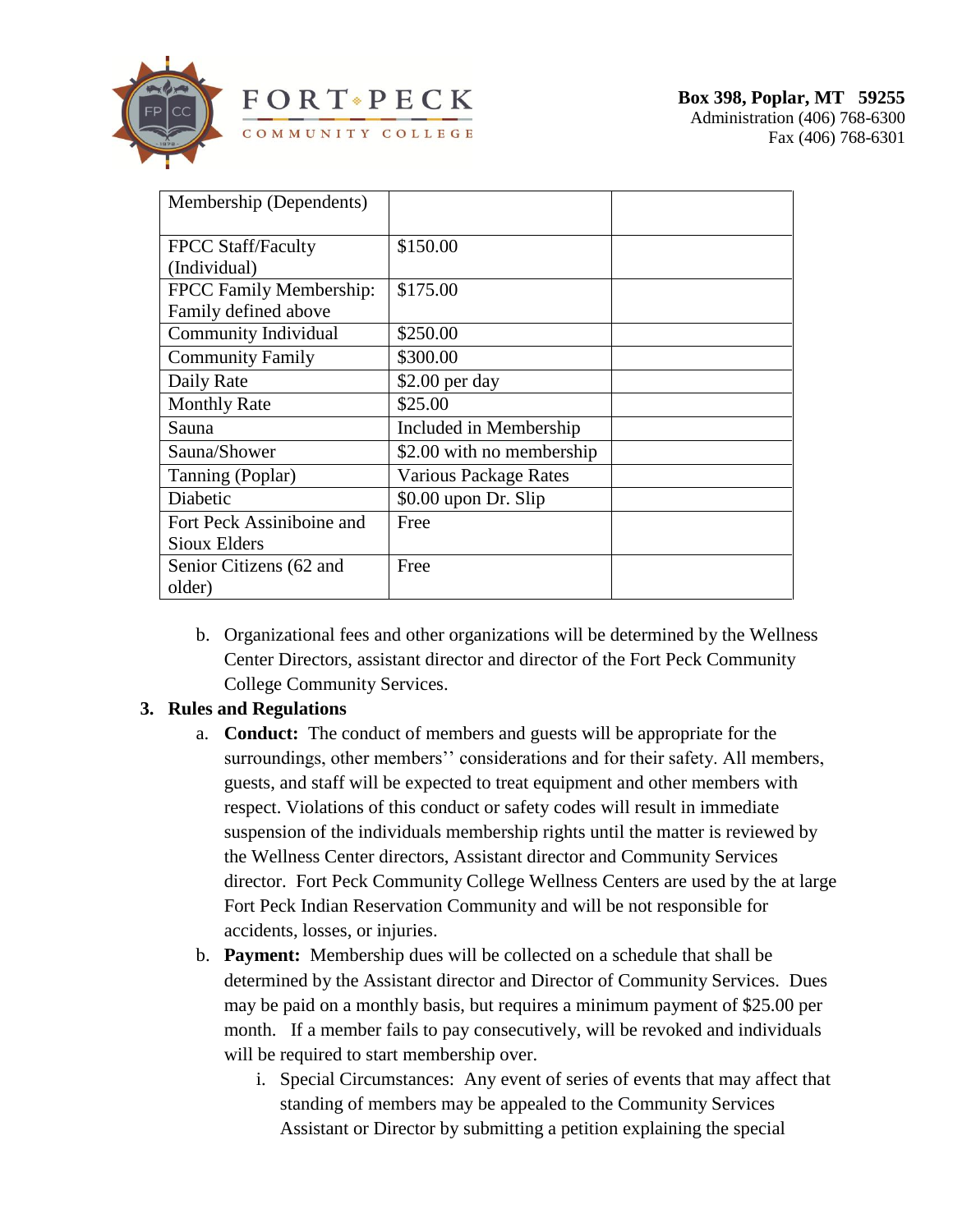

circumstances. The Directors will review any petitions at the time and make a decision.

- ii. A Non-Sufficient Funds (NSF) will be charged \$30.00
- c. **Use of Equipment**: Equipment will be adjusted and maintained by the staff at Fort Peck Community College Wellness Centers. The need for safety precludes the adjusting of equipment by member users. Safety rules and regulations will be posted on the equipment or on the walls near equipment.
	- i. **Supervision:** Staff will provide assistance to any member in regards to routine use of equipment and programs. Staff will also have the responsibility for enforcement of all rules and regulations in regards to safety, use of equipment and conduct. Staff has the right to remove any individual from the premises who abuses any of the equipment, impedes others safety, or is discourteous to any staff or other member. An incident report will be prepared at the time and be presented to the Wellness Centers Directors and to the Community Services Director.
	- ii. **Maintenance:** For insurance reasons, all routine maintenance of equipment will be performed by staff members. Facility users are to report any equipment in need of repairs or adjustments to the staff member on duty. Equipment deemed to be unsafe or inoperable by the staff member will have a sign put on it will not be used until repaired.
- d. **Attire:** Members must dress according to the function that they are to be performing while exercising or using equipment. The attire should not be offensive to other members of the FPCC Wellness Centers. Good judgment and reason will be expected from members, staff, and faculty. Activities requiring proper shoes, clothing, and safety equipment will be required before a member will be allowed to participate in the activity.
- e. **Safety:** Paramount to the health and well-being of the members, safety rules must be observed. Violations of safety rules will result in temporary suspension of a member's rights to participate in the Wellness Center activities. These rules are placed to protect, first, our members and, second, the Wellness Centers from any unnecessary and unwanted consequence. All members will be required to sign a consent form acknowledging safety policy and rules.
	- i. Wellness Center Premises: Safety rules will be posted on the equipment of on the wall next to the equipment. All safety rules will be posted in conspicuous areas. Violations will result in temporary suspension of all rights and privileges and will be referred to the FPCC Board of Directors for further action.
- 4. **Hours of Operation:** Hours of operation may vary, depending on season and activities. Hours of operation will be posted on the front door of the centers. If unexpected circumstances arise forcing the center to close unexpectedly for the day changes to hours